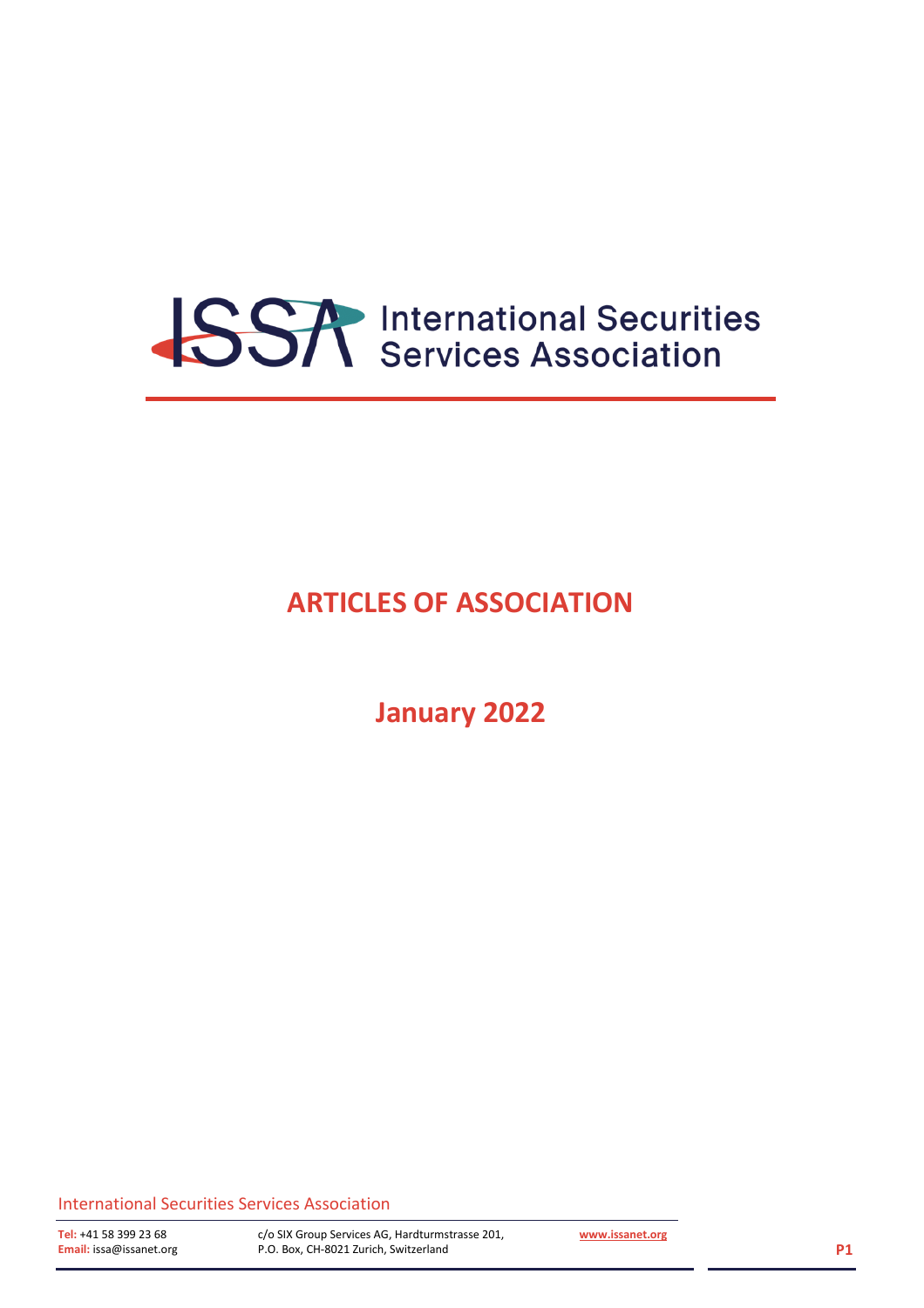

#### **I. NAME, DOMICILE AND DURATION**

Art. 1 Under the name International Securities Services Association ISSA (hereafter the 'Association') exists as an association (Verein) in the sense of Art. 60-79 of the Swiss Civil Code. The Association is an independent legal entity with legal capacity. It is governed by Swiss Law. The Association is domiciled in Zurich (Switzerland). Its duration is unlimited.

#### **II. OBJECTIVES AND ACTIVITIES**

Art. 2 The general objectives of the Association are summarised by the phrase: "Enable Communication, Encourage Collaboration and Effect Change".

Concretely:

- To facilitate and stimulate active communication among securities services providers, regulators and other industry stakeholders
- To strengthen international coordination and collaboration across the securities services industry
- To actively contribute to developing solutions that improve the efficiency and promote best practices to mitigate risk within the securities services industry

For this purpose, the Association may undertake specific activities such as:

- **•** The organisation of the ISSA Symposium and other meetings and conferences
- **.** The commissioning of working groups to deal with selected topics
- The interaction with other industry bodies
- **·** The publication of information material
- The commenting on developments in the finance industry which are of special interest to securities services providers

#### **I.III. MEMBERSHIP**

Art. 3 Any of the following may become member of the Association:

banks, central securities depositories, clearing organisations, recognised stock exchanges, recognised dealers in financial instruments, asset managers, pension funds, insurance companies, carriers of financial data, consulting companies, financial technology firms, associations of professionals of the finance industry, and other categories subject to approval by the ISSA executive board.

Art. 4 Membership is subject to admission by the executive board. The executive board sets the rules for the membership.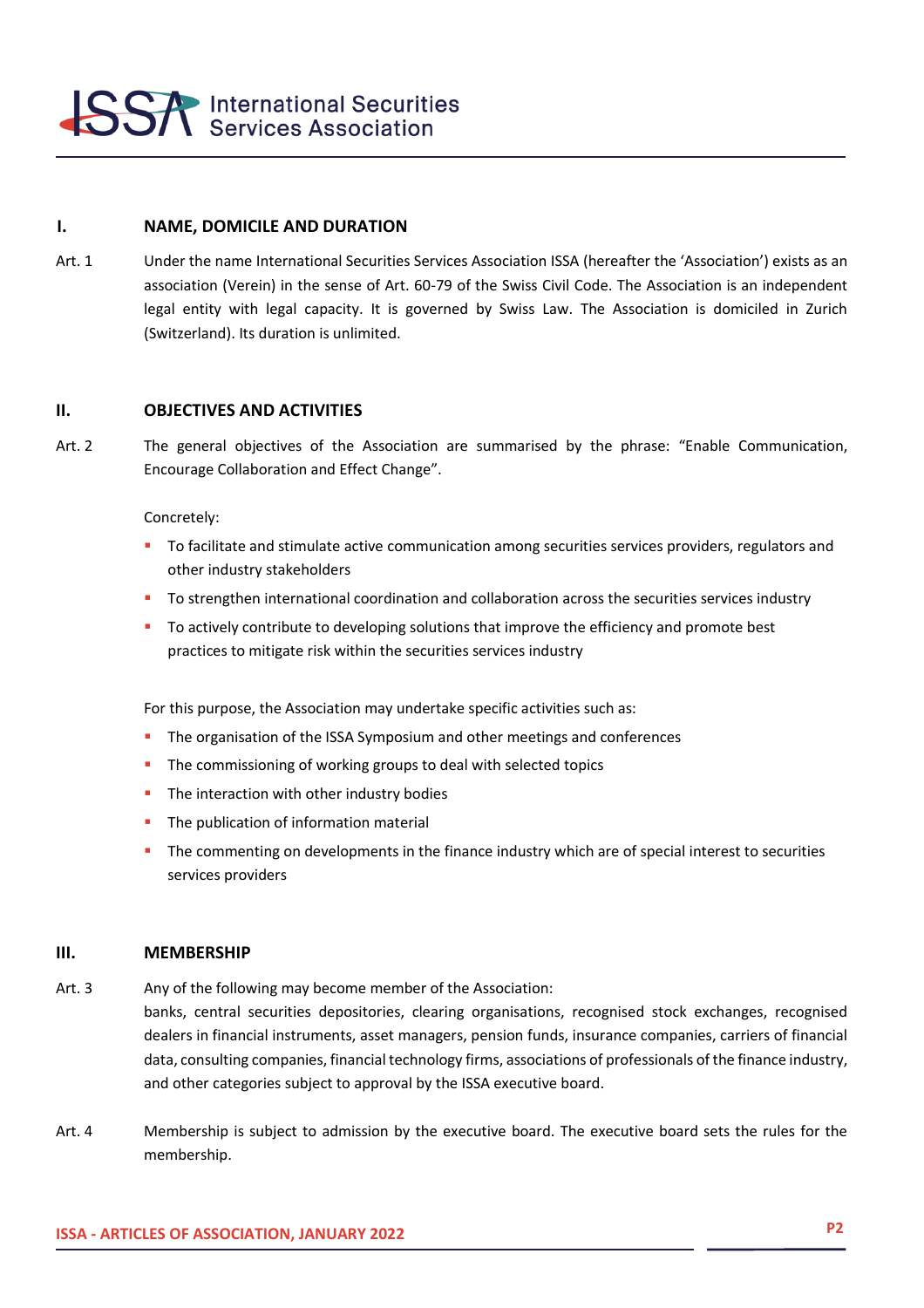### **SSA** International Securities

- Art. 5 Membership is subject to an annual fee, set annually by the executive board. It is payable within the time frame referred to in the invoice. Members joining the Association during the financial year may pay a prorata fee for the respective year at the discretion of the ceo. The membership fee is used to finance activities in line with the general objectives of the Association. The fees may vary as agreed with the executive board.
- Art. 6 Members may terminate their membership by the end of the calendar year by giving notice to the secretariat in writing.
- Art. 7 The executive board may terminate memberships at any time without reasons being given.
- Art. 8 Membership rights are lost when the respective institution fails to pay its annual membership fee, despite having been reminded to do so twice although all membership obligations, including paying all fees due remain.
- Art. 9 Members are expected to actively promote the objectives of the Association. In particular, they should provide their ideas and professional knowledge to further the success of the Association's activities. Upon request, members are expected to supply information and data to support ISSA's initiatives or publications, to actively participate in events organised by the Association and to act as interface between the Association and other members of the securities services industry in their countries.

#### IV. **SPONSORSHIP**

- Art. 10 Sponsorship is subject to invitation by the executive board. Each sponsor organisation is also a member.
- Art. 11 Each sponsor has the right to delegate one representative on to the executive board. The names and/or logos of the sponsors may appear on appropriate publications.
- Art. 12 The sponsors share a significant portion of the annual budget. The costs for special activities and events like the ISSA Symposium will be divided in accordance with a decision by the executive board on a case by case basis.
- Art. 13 The sponsors are expected to enrich the discussions within the executive board by providing ideas and professional know-how to improve the value of the activities of the Association, in line with its general objectives. They are also expected to delegate specialist resources into the operating committee and the working groups.
- Art. 14 Sponsors may terminate their sponsorship as per the end of a financial year by giving three months' notice to the executive board in writing.
- Art. 15 The executive board may vote with a three quarters majority (not including the vote of the sponsor to be terminated) to terminate a sponsorship as per the end of a calendar year by giving three months' notice to the sponsor organisation.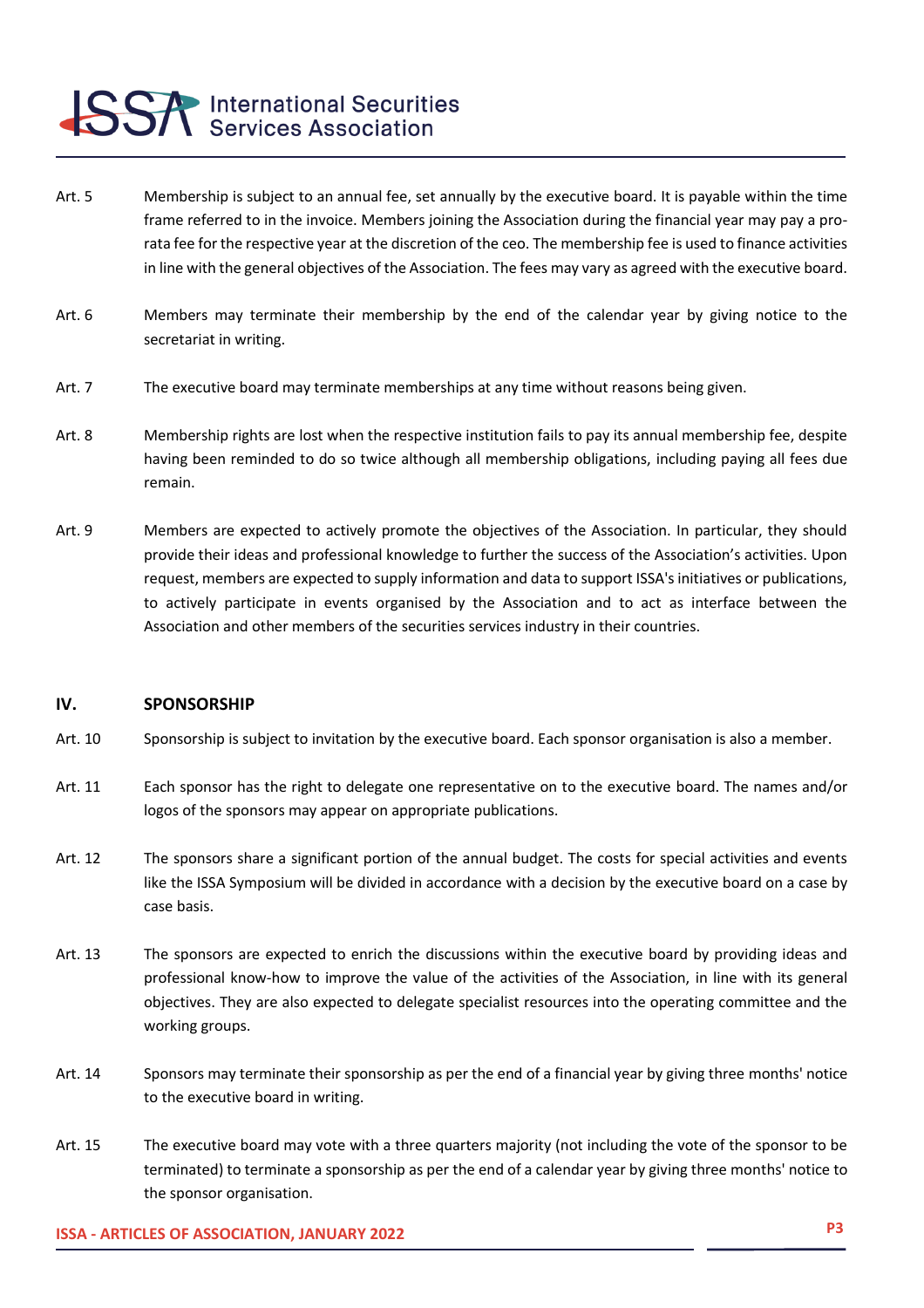# **SSA** International Securities

#### **III.V. ORGANISATION**

- Art. 16 The corporate bodies of the Association are
	- the general meeting
	- the executive board
	- the ceo office
	- the operating committee

The official language of the Association is English.

#### **VI. THE GENERAL MEETING**

- Art. 17 The general meeting is the supreme body of the Association. It consists of the voting delegates representing the membership and is guided by the chair or the vice chair. Secretariat staff and other guests may attend the general meeting but have no voting rights.
- Art. 18 It is the responsibility of the general meeting to guide the activities of the Association. All authority for decisions in principal matters resides with the general meeting unless otherwise stated in these Articles of Association or explicitly delegated by this body. The general meeting has the authority over the other corporate bodies of the Association.
- Art. 19 The general meeting is held once a year. The general meeting can either take place in physical or virtual form. Moreover, a general meeting may be convened at any time with no less than two months' notice on demand by one-fifth of the members and by stating the agenda.
- Art. 20 The confirmation of the election of executive board members and other votes on agenda items may take place at the general meeting or, upon decision of the executive board, through formal ballot either by written notice or by email.
- Art. 21 It is a right of each member to submit motions for voting to the executive board.
- Art. 22 Each member firm has one vote. Proxy voting is not allowed.
- Art. 23 Any motion to amend the Articles of Association requires a two-thirds majority of the votes cast.
- Art. 24 Any other motion is approved if accepted by a simple majority of the votes cast. It is rejected when a simple majority has not been reached or in case of a tie. The only exception to this is when a vote is subject to the regulation defined in Article 48 of the Articles of Association concerning the termination of the Association, whereby the regulation in Article 48 supercedes Article 24.
- Art. 25 Any motion that has not been submitted to the members fourteen days before the start of a general meeting may be deferred to the next meeting, unless admitted by the chair and the ceo or secretary.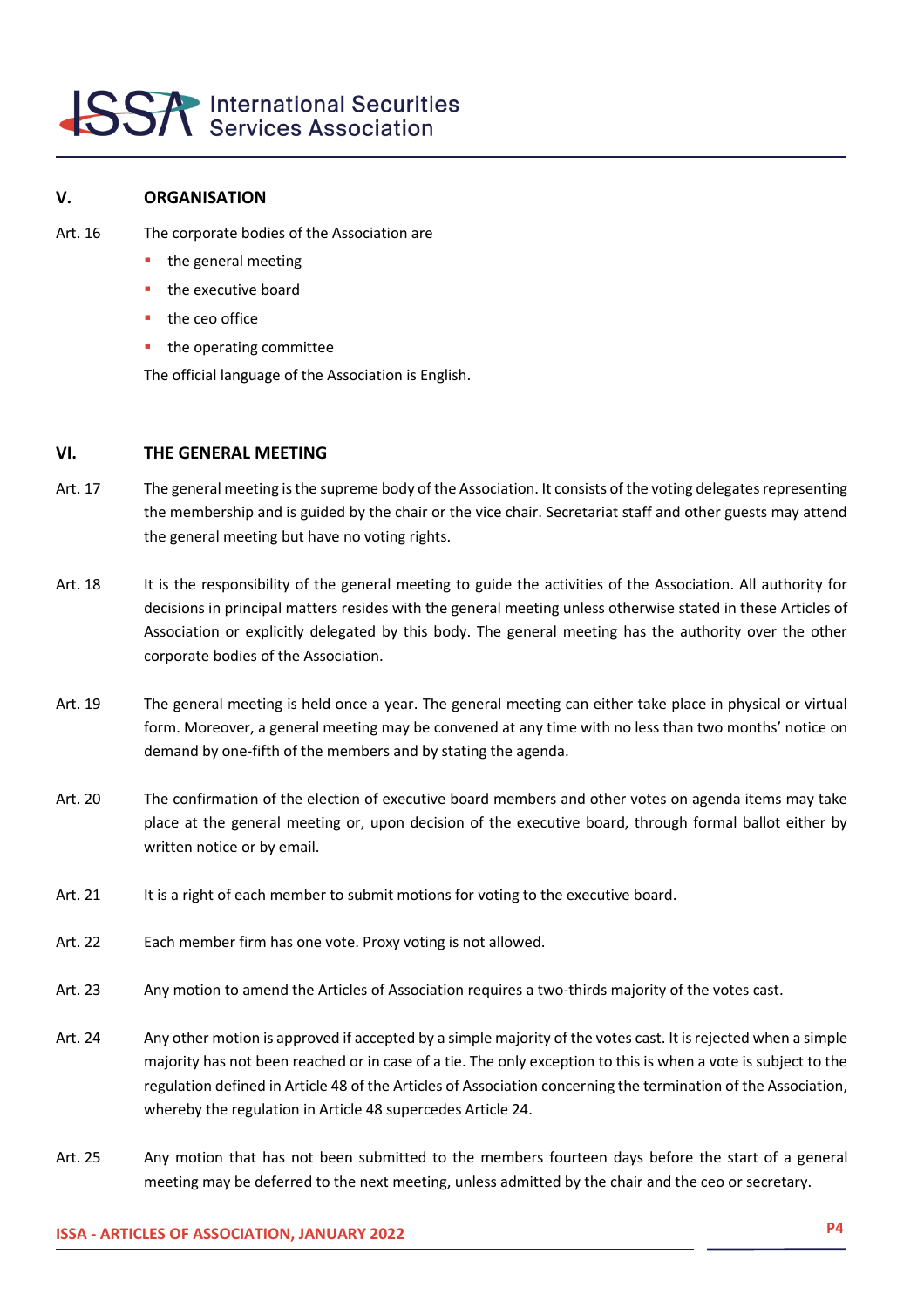#### **VII. THE EXECUTIVE BOARD**

- Art. 26 The executive board comprises one representative of each sponsor organisation, the chief executive officer (ceo), the secretary and the chair of the operating committee. The ceo, the secretary and the chair of the operating committee are ex-officio board members.
- Art. 27 The executive board is headed by the chair who is representing a sponsor organisation. The chair is elected for a period of two years by the remaining board members, subject to the regulations defined in Art. 65 para. 2 of the Swiss Civil Code.

The executive board also elects from within its ranks a vice chair, representing a sponsor organisation, for a period of two years, subject to the regulations defined in Art. 65 para. 2 of the Swiss Civil Code.

The chair signs collectively together with the vice chair or the ceo or the secretary. In absence of the chair, the vice chair signs collectively with the ceo or the secretary.

- Art. 28 The members of the executive board representing the sponsor organisations are appointed for an indefinite period, but may be replaced by their respective organisation at any time. The nominations are confirmed at the general meeting or, upon decision of the executive board, through formal ballot either by written notice or by electronic mail (email).
- Art. 29 A board membership is terminated if a board member gives written notice of resignation, or is no longer associated with a sponsor organisation, or in case of terminations according to Art. 14 and 15, subject to the regulations defined in Art. 65 para. 2 of the Swiss Civil Code.
- Art. 30 The executive board has ultimate responsibility for the management of the Association and the supervision and control of its executive management according to the terms of reference of the Board which may be amended from time to time.
- Art. 31 The executive board and ceo office report to the general meeting and inform the absent members as appropriate on decisions and actions taken through the distribution of the minutes of the general meeting.
- Art. 32 The members of the executive board meet at least twice per year either physically or virtually by conference call or other electronic means. A quorum of the executive board consists of at least half of its members. As a general rule, a motion is approved if accepted by a simple majority of those present and rejected when a simple majority has not been reached or in case of a tie. Each board member has one vote.

Certain agenda items may require a full vote of the executive board, whereby an abstention is then not allowed. Such full vote may be requested by the chair and/or the ceo office prior to a board meeting. In this case, the votes are to be solicited from the non-attending board members before the meeting. In case a simple majority of those executive board members present at a meeting (one or more executive board members not being present) requests a full vote, the voting will either take place by means of a written ballot after the meeting or the motion will be adjourned to the next board meeting. Also in these cases a motion is approved if accepted by a simple majority and rejected when a simple majority has not been reached or in case of a tie.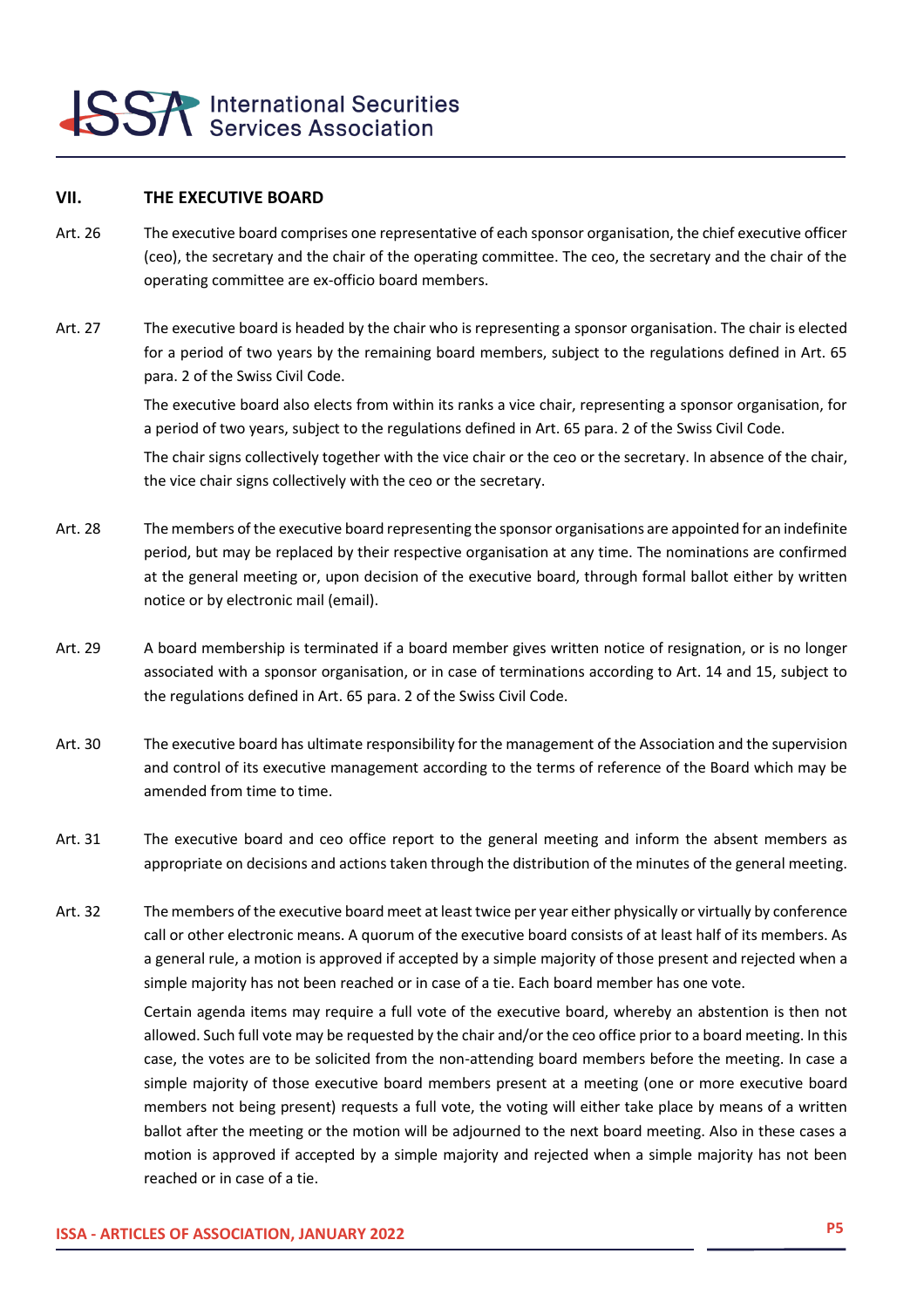# **SSA** International Securities

#### **VIII. THE CEO OFFICE**

Art. 33 The ceo office is composed of the ceo, the secretary, and the secretariat (administration and finance) of the Association. It is responsible for the management of the Association according to the terms of reference.

The ceo signs collectively together with the secretary or the chair or the vice chair.

The corporate administration (daily business) of the Association is carried out by the secretariat as stipulated in the terms of reference. For tasks in connection with the corporate administration of the Association, secretariat staff signs collectively together with the ceo or the secretary.

- Art. 34 The ceo and the secretary are appointed for an indefinite period by the executive board. They are ex-officio members of the executive board, subject to the regulations defined in Art. 65 para. 2 of the Swiss Civil Code.
- Art. 35 The ceo office reports to the executive board and informs the absent members as appropriate on decisions and actions taken, through the distribution of the minutes of the board meeting.
- Art. 36 The ceo office has the authority to appoint committees for special tasks and to issue the terms of reference and guidelines governing these committees and appointments. Membership on such committees is usually limited to members only. However, the ceo office may admit non-member representatives where warranted and agreed with the chair or vice chair.

#### **IX. THE OPERATING COMMITTEE**

- Art. 37 The operating committee comprises one representative of each sponsor organisation. The ceo office may nominate other ISSA members as members of the operating committee.
- Art. 38 The operating committee is headed by a chair and a vice chair who are appointed by the executive board for a period of two years. Only the operating committee chair is an ex-officio member of the executive board, subject to the regulations defined in Art. 65 para. 2 of the Swiss Civil Code.

The operating committee chair / vice chair should work for different organizations than the board chair / vice chair.

The 2-year rotation should not coincide with the board chair rotation.

- Art. 39 The members of the operating committee are appointed for an indefinite time, but may be replaced by the respective sponsor organisation at any time.
- Art. 40 An operating committee membership is terminated if a member gives written notice of resignation, or is no longer associated with a sponsor organisation, or if a sponsor organisation ceases to be a sponsor, subject to the regulations defined in Art. 65 para. 2 of the Swiss Civil Code.
- Art. 41 The operating committee supports the ceo office in the organisation and co-ordination of all established activities of the Association as stipulated in the terms of reference.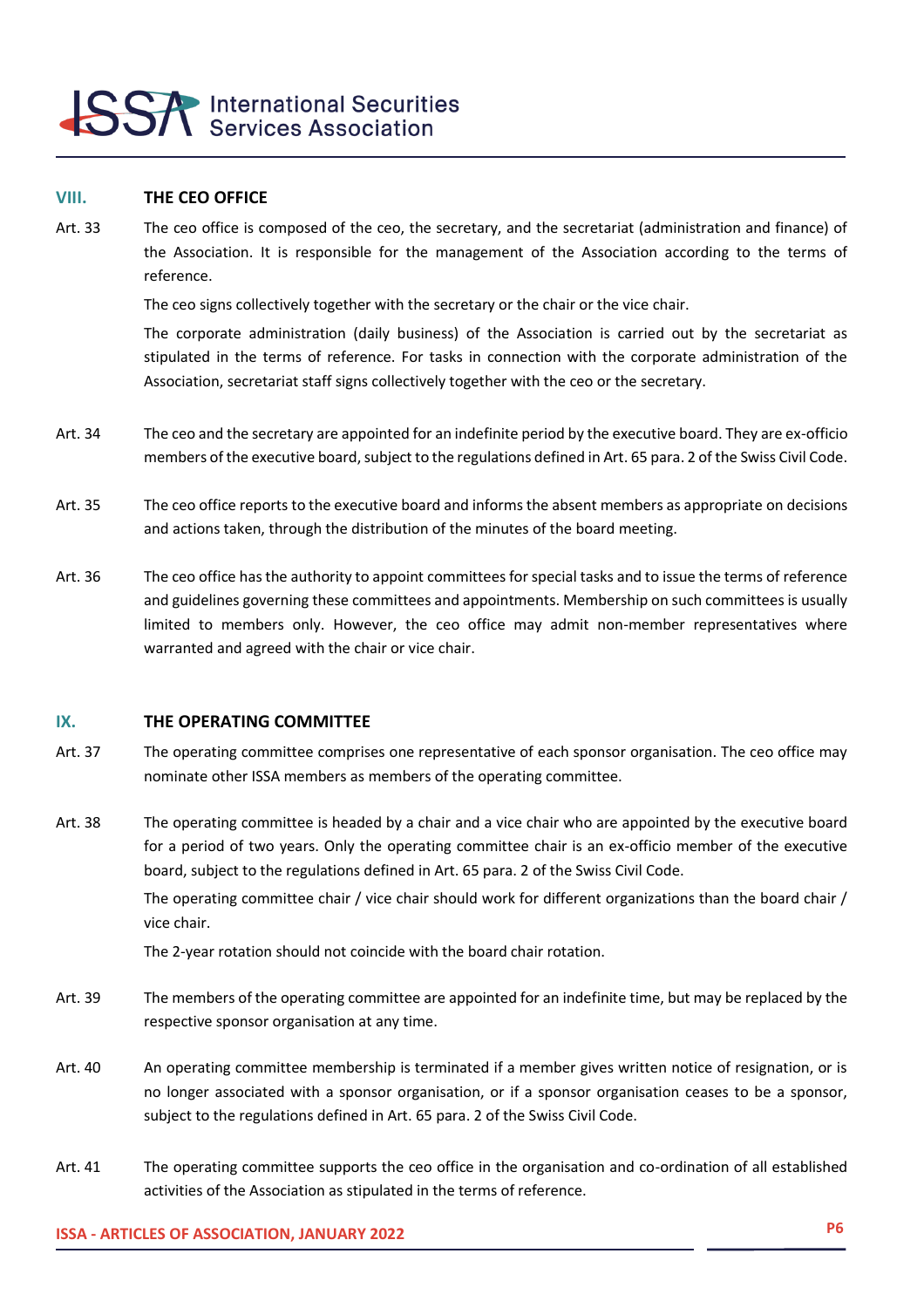

Art. 42 The members of the operating committee meet as needed either physically or by phone conference, at least twice per year, to discuss and monitor the activities delegated to the operating committee by the executive board.

#### **X. FINANCES**

- Art. 43 The Association is a non-profit organisation. Its income consists of:
	- **•** Sponsor contributions
	- Membership dues
	- Earnings from activities.
- Art. 44 All financial matters of the Association are conducted by the ceo office under the supervision of the ceo and secretary and audited annually by an executive board member firm.
- Art. 45 The financial year of the Association corresponds with the calendar year. Its accounting and reporting currency is Swiss Francs.
- Art. 46 Income of the Association may be used to cover the costs of ISSA related events, the promotion or representation of the Association, the production and distribution of publications, expenses connected with other activities in line with its general objectives, and with maintaining its secretariat. The ceo and the secretary are compensated according to separate agreements with the Association. Expenses incurred by members of the executive board (excluding those for the ceo and the secretary who are compensated for expenses as per their contracts), by members of the operating committee and other members shall as a rule be met by the organisations/individuals concerned. In exceptional cases, the chair may decide otherwise. The secretariat issues guidelines for the reimbursement of expenses.
- Art. 47 Cash and reserve assets on account must not fall below Swiss Francs 100'000.- without executive board approval.

#### **XI. TERMINATION OF THE ASSOCIATION**

- Art. 48 Through a written ballot in which at least three quarters of all votes are cast the membership can at any time resolve the termination of the Association with a two thirds majority.
- Art. 49 Any net surplus of funds remaining after liquidation will be distributed equally between the sponsor organisations.